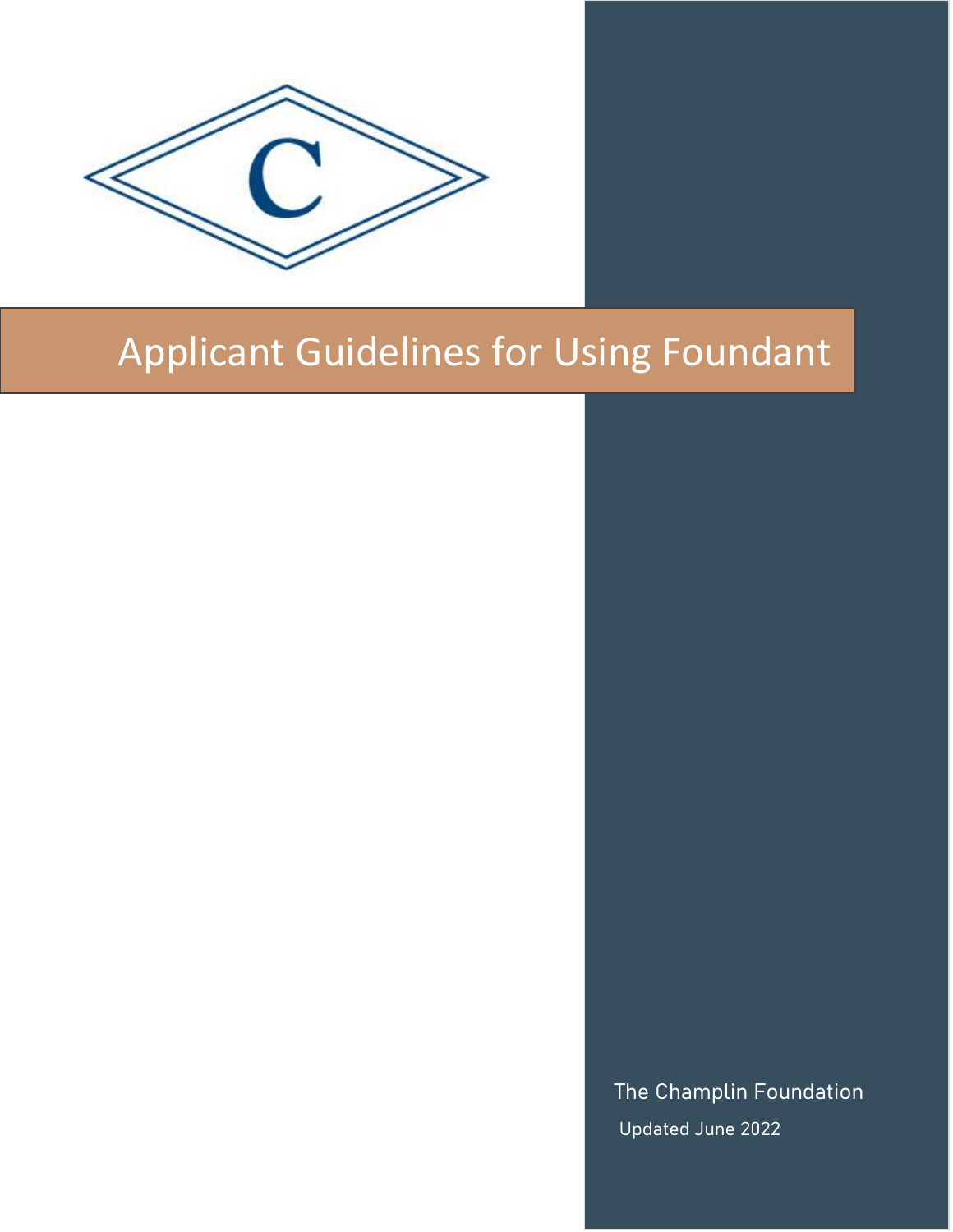# **Introduction**

In 2020, The Champlin Foundation transitioned to using an application portal hosted by Foundant Technologies, Inc. This transition allowed all applications to be completed entirely online. This document is intended to provide a step-by-step guide to applicants on how to access and navigate the portal, review their organization's grant history, apply for a grant, and check on the status of their requests.

Your main point of contact for using Foundant is:

Heather Fraser Grants & Systems Manager 401-944-9200 x115 [hfraser@champlinfoundation.org](mailto:hfraser@champlinfoundation.org)

# **Signing into Foundant for the First Time**

## **Resetting the Password**

Open the Foundant logon page here:

<https://www.grantinterface.com/Home/Logon?urlkey=champlin>

| Logon Page                                                   |
|--------------------------------------------------------------|
| Email Address*                                               |
| hfraser@champlinfoundation.org                               |
| Password*                                                    |
|                                                              |
| Log On<br><b>Create New Account</b><br>Forgot your Password? |

### **Previous Applicants**

Every organization that has applied for a grant from The Champlin Foundation between 2009 and 2021 has been entered into the system along with an identified contact person. If you have been receiving emails from The Champlin Foundation over the past year, you can move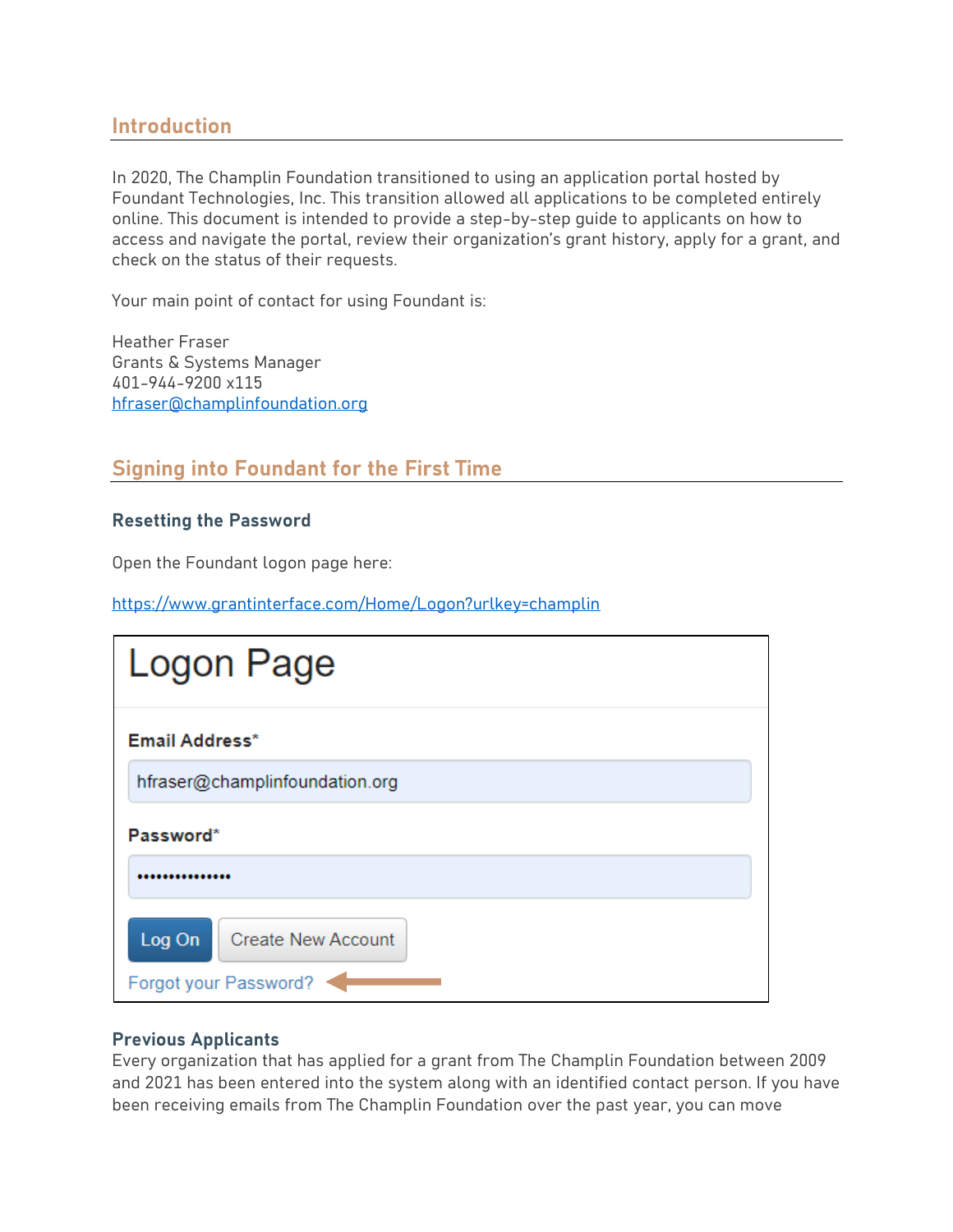forward with your registration into the online portal by selecting the **Forgot your Password** link. Please remember to use the email address to which we have been sending correspondence. This is your unique identifier in the system. If you try to reset your password and receive a message that the system does not recognize you, **please contact Heather Fraser to troubleshoot.**

| <b>Reset Password</b>                                                      |                        |
|----------------------------------------------------------------------------|------------------------|
| To reset your password, enter your email address and click Send Reset Link |                        |
| <b>Email Address</b>                                                       |                        |
| Cancel                                                                     | <b>Send Reset Link</b> |

# **New Applicants**

If your organization has not applied for a grant from The Champlin Foundation in the last 10 years, or if you have not been receiving our emails, please contact Heather Fraser to receive your credentials. To be added into the system, you must provide the following: Organization Name; Organization Tax ID; User First and Last Name; User Business Title; User Phone and Email Address.

TIP: If you are unsure if your organization has applied in the past, or don't know if you are set up as a user, please contact Heather Fraser to ask.

# **Understanding Your Dashboard**

### **Editing Your Contact Information**

The first thing you will see when you log on is your Applicant Dashboard. We recommend reviewing both the Applicant and the Organization information prior to navigating further. If you notice information that needs to be updated, you can do so by clicking the pencil icons.

#### Applicant:

Mr. Dwight K. Schrute III dschrute@dundermifflin.org 401-555-1000 1725 Slough Avenue Woonsocket, RI 12345



You will notice that you do not have permission to change the name of the Organization you are applying for. If you find that this information is inaccurate, please email Heather Fraser with your corrections.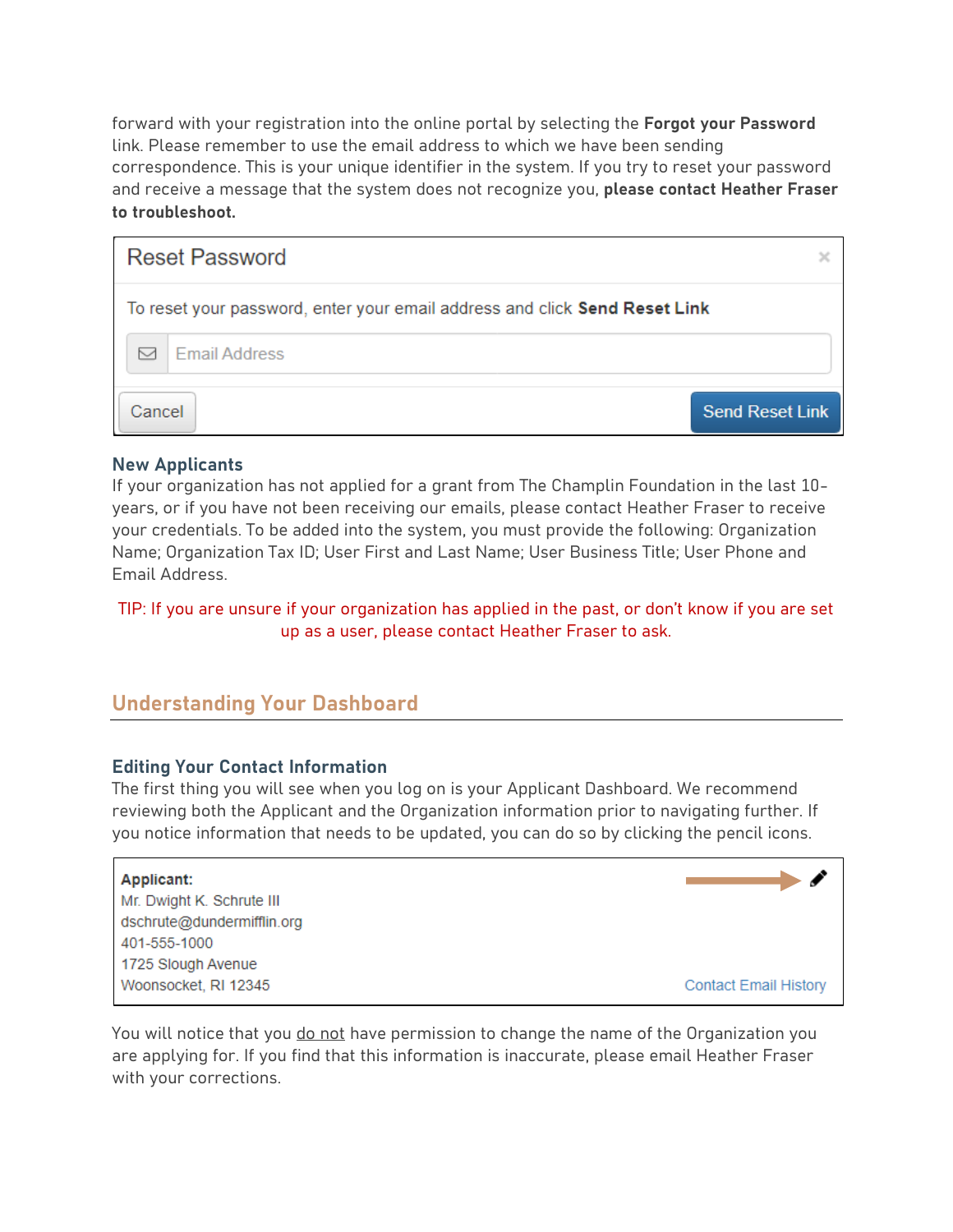## **Active and Historical Requests**

The tabs below your contact information will show you your **Active Requests** and **Historical Requests**. This will provide you with a snapshot of the applications you have submitted on behalf of the organization.

A request that is considered "Active" is one that

- ❖ Is in draft form prior to applicant submission
- ❖ Is pending a decision from The Champlin Foundation
- ❖ Has been awarded but the organization has yet to fully spend the funds and/or submit a final Use of Funds report to The Champlin Foundation

Each request can be expanded to see the details. In the example below, Mr. Schrute has 2 active requests. One has been approved and the other has been submitted and is awaiting a decision from the Foundation.

| <b>Active Requests</b> 2 | <b>Historical Requests</b> 0 |
|--------------------------|------------------------------|
| $\vee$ Land Purchase     |                              |
| Process:                 |                              |
| Application              | Submitted                    |
| Decision                 | Undecided                    |
|                          |                              |
| $\vee$ Office Equipment  |                              |
| Process:                 |                              |
| Application              | Submitted                    |
| Decision                 | Approved                     |

Furthermore, each request will show you any documents related to the grant award and any follow ups that have been assigned. In the example below, you can see that Mr. Schrute has successfully completed his first Use of Funds report but has a second report that is outstanding. This section will show you what reports have been assigned, to whom, and when they are due.

| <b>Follow Up Forms</b>  |                       |                      |                     |  |
|-------------------------|-----------------------|----------------------|---------------------|--|
| <b>FORM NAME</b>        | <b>ASSIGNED TO</b>    | AWARD / INSTALLMENT  | DUE DATE            |  |
| Use of Funds Report - 1 | Dwight Schrute        | Overall Award        |                     |  |
| Use of Funds Report - 2 | <b>Dwight Schrute</b> | <b>Overall Award</b> | 12/31/2020 Past Due |  |

TIP: Applications, as well as the assigned follow-ups, are unique to each user. If more than one person needs access to edit, please refer to the Collaboration instructions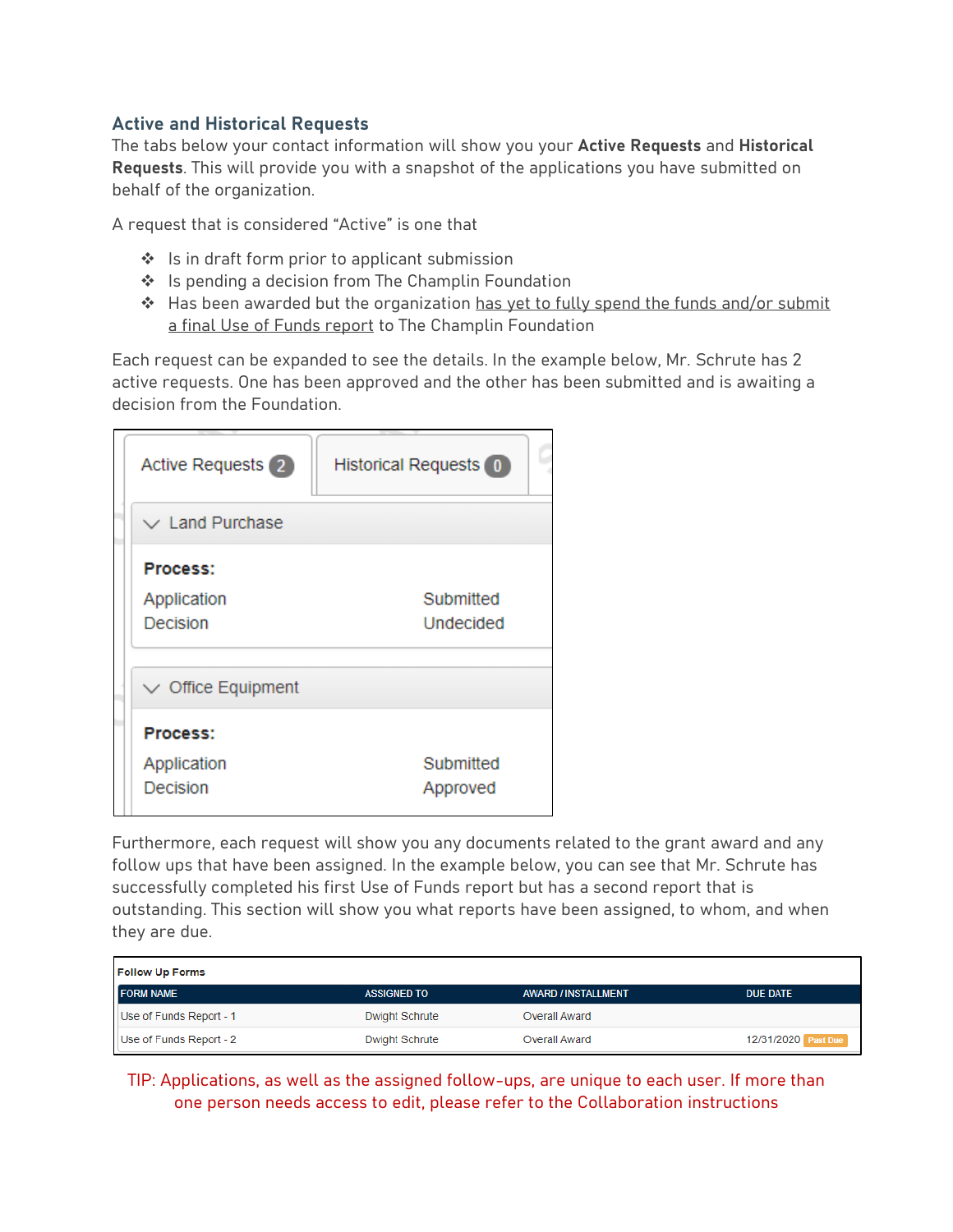## **Organization History**

For a complete picture of your organization's grant history with the Foundation, Select **Organization History** at the top of the page.



This will open your complete **Organization Summary** which allows you to access your Organization Information; Request History; Contacts; and Documents.



#### ❖ **Organization Info**

This is the basic organizational information we have on file. You can update this information by selecting the **Edit** button in the bottom right corner of the box.

### ❖ **Request History**

This is the request history for your organization. Here you can see the grant status and the amount of any grants awarded. The grant statuses are as follows:

| <b>Application Submitted</b> | Application was submitted by organization and is awaiting check<br>for completeness        |
|------------------------------|--------------------------------------------------------------------------------------------|
| <b>Application Complete</b>  | Application was checked for completeness and accepted for<br>review                        |
| Evaluations Assigned         | Application is in the review stage                                                         |
| Follow Up Draft              | A Grant Agreement or Use of Funds report is pending                                        |
| Approved                     | Organization was awarded a grant but has not yet spent the<br>funds or sent a final report |
| Closed                       | Organization was awarded a grant, spent all funds, and<br>submitted a final report         |
| Denied                       | Grant request was denied                                                                   |
| Abandoned                    | Organization withdrew the application for consideration                                    |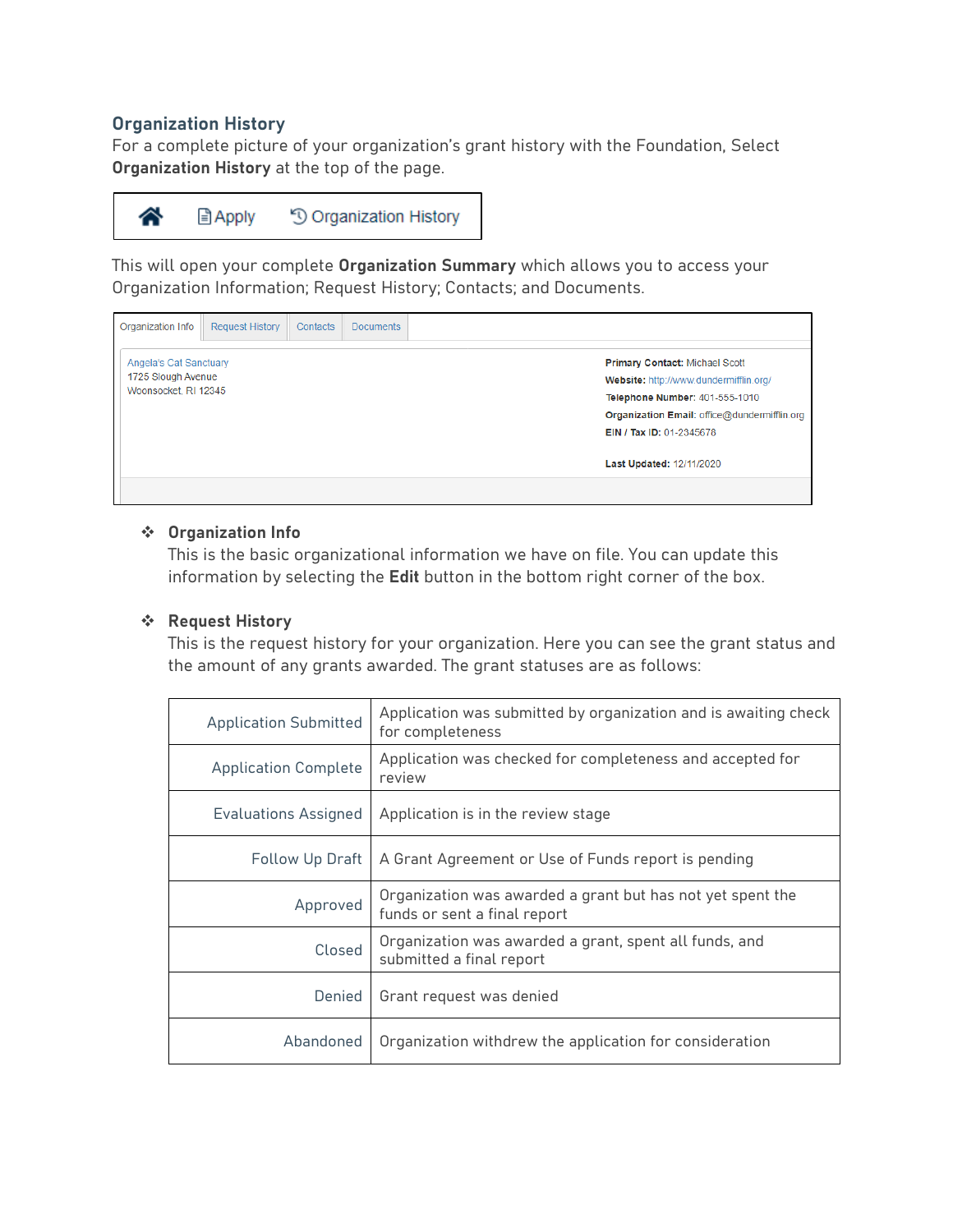Please note that the grant history from 2009 on will show you those applications that were denied as well as the ones that were approved. The grant history prior to 2009 will only show you those applications that were approved.

## ❖ **Contacts**

This list will show you all employees that currently have access to log into Foundant on behalf of the organization. Users only have permissions to edit their own information. If you notice that another user information is incorrect, or if you see a user listed that is no longer working for the organization, please contact Heather Fraser with your requested changes.

| $\Leftrightarrow$ NAME | Arr <sub>LE</sub>                    | $E$ <b>EMAIL</b>           | $\div$ PHONE |
|------------------------|--------------------------------------|----------------------------|--------------|
| Michael Scott          | Executive Director                   | mscott@dundermifflin.org   | 401-555-1010 |
| Dwight Schrute         | Assistant to the Regional<br>Manager | dschrute@dundermifflin.org | 401-555-1000 |
| Pam Beasley            | <b>Administrative Assistant</b>      | pbeasley@dundermifflin.org | 401-555-5555 |

#### ❖ **Documents**

The documents tab houses any documents that The Champlin Foundation has uploaded for your review. This information is visible to all users.

# TIP: Note that contacts are never deleted from the system. They are simply marked Inactive. Users marked as inactive do not have access into the system

# **Applying for a Grant**

You can apply for a grant by clicking the **Apply** link located at the top of the page. If you click on this prior to an application cycle opening or after an application cycle has closed, you will be directed to a blank page. Clicking on this link within an application cycle, however, will direct you a page that contains the Apply links for any grant programs that are accepting applications.

The most important thing to do once you arrive at this screen is to be sure you are completing the correct application for your organization. In Cycle 2, there are typically three unique applications for Traditional Grant Requests, Houses of Worship and Traditional Public Schools. Be sure to familiarize yourself with the criteria for your designated application by checking out The Champlin Foundation website.

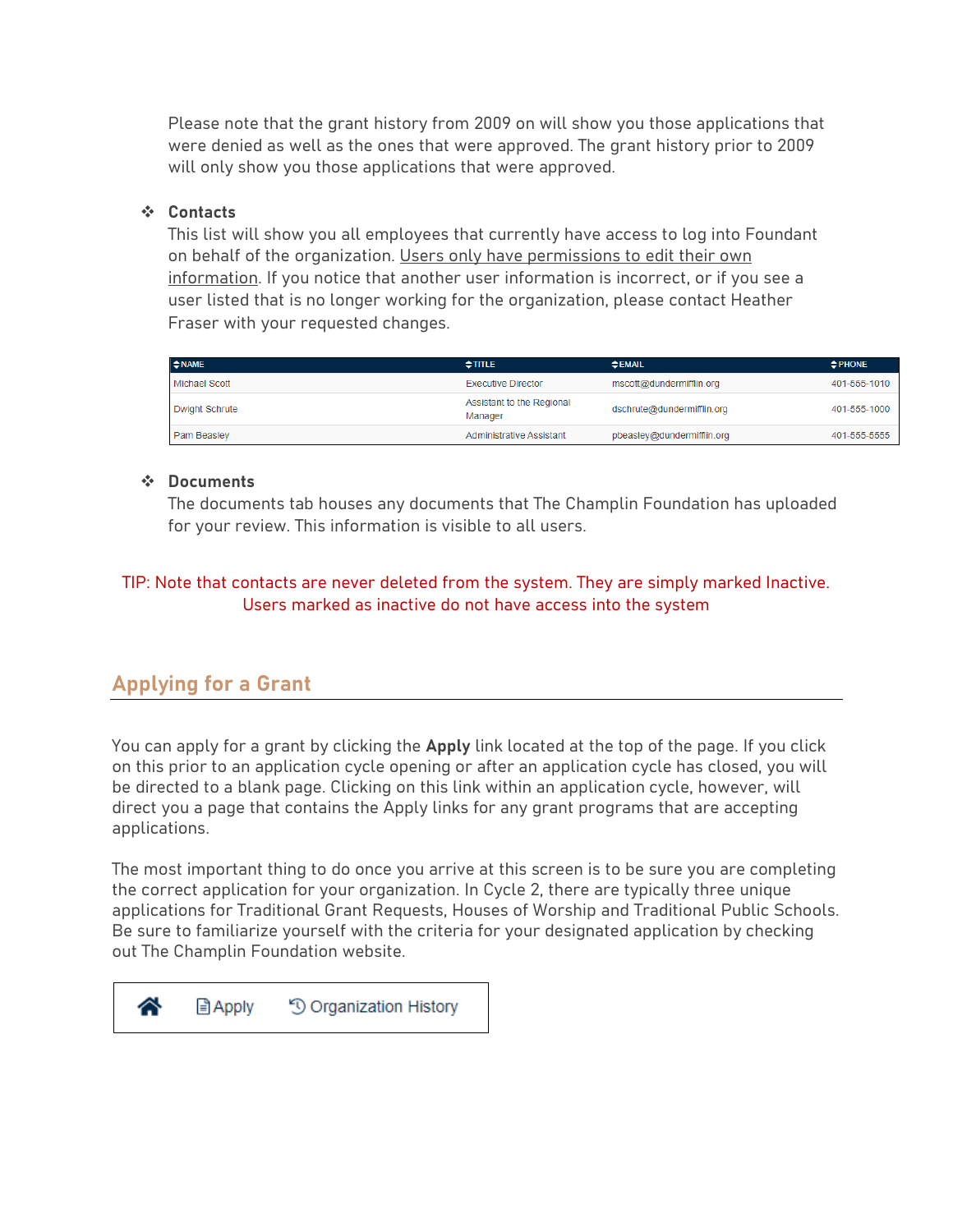#### **Preview**

The preview button is a helpful tool that will allow you to view the form application in its entirety prior to opening an application. Once in preview mode, you can print out a PDF of the question list using the button located in the top right-hand corner of the screen. Please note that application previews can also be found on our website and on the Foundant login screen.



#### **Send to GrantHub**

Please note that GrantHub is a licensed product of Foundant Technologies, Inc. and is not affiliated with The Champlin Foundation in any way. If your organization is interested in learning about GrantHub, please reach out to Foundant directly. You do not need to purchase GrantHub in order to apply for a grant.

# **Collaboration**

Each grant request is attached to only one user. This is automatically the person who began the application by hitting the Apply button as discussed above. Whoever begins an active application from your organization becomes the point person for all communications and all assigned follow-ups, including Grant Agreements and Use of Funds reporting. They become the primary contact for that application. As the system is not capable of cc'ing or bcc'ing individuals on a case-by-case basis, it is the primary contact's responsibility to share communications with the rest of their team as needed.

You can, however, open an application for collaboration and allow additional team members to view, edit and/or submit forms on the organization's behalf. Do this by using the Collaborate button found within the Application form.

1. Click the **Collaborate** button



2. **Invite** a Collaborator (be sure to specify the permission level)

| Collaborate                                                                                        | ×                                  |
|----------------------------------------------------------------------------------------------------|------------------------------------|
| Invite someone                                                                                     |                                    |
| <b>Email Address</b>                                                                               | $\mathbb{Z}$ Permissions           |
| ⊠<br>Email address / usemame of the person you are inviting                                        | Can view<br>Can edit<br>Can submit |
| Message                                                                                            |                                    |
| This message from you will be included in the email that is sent to the person you are<br>invitina |                                    |
| Cancel                                                                                             | <b>Invite</b>                      |